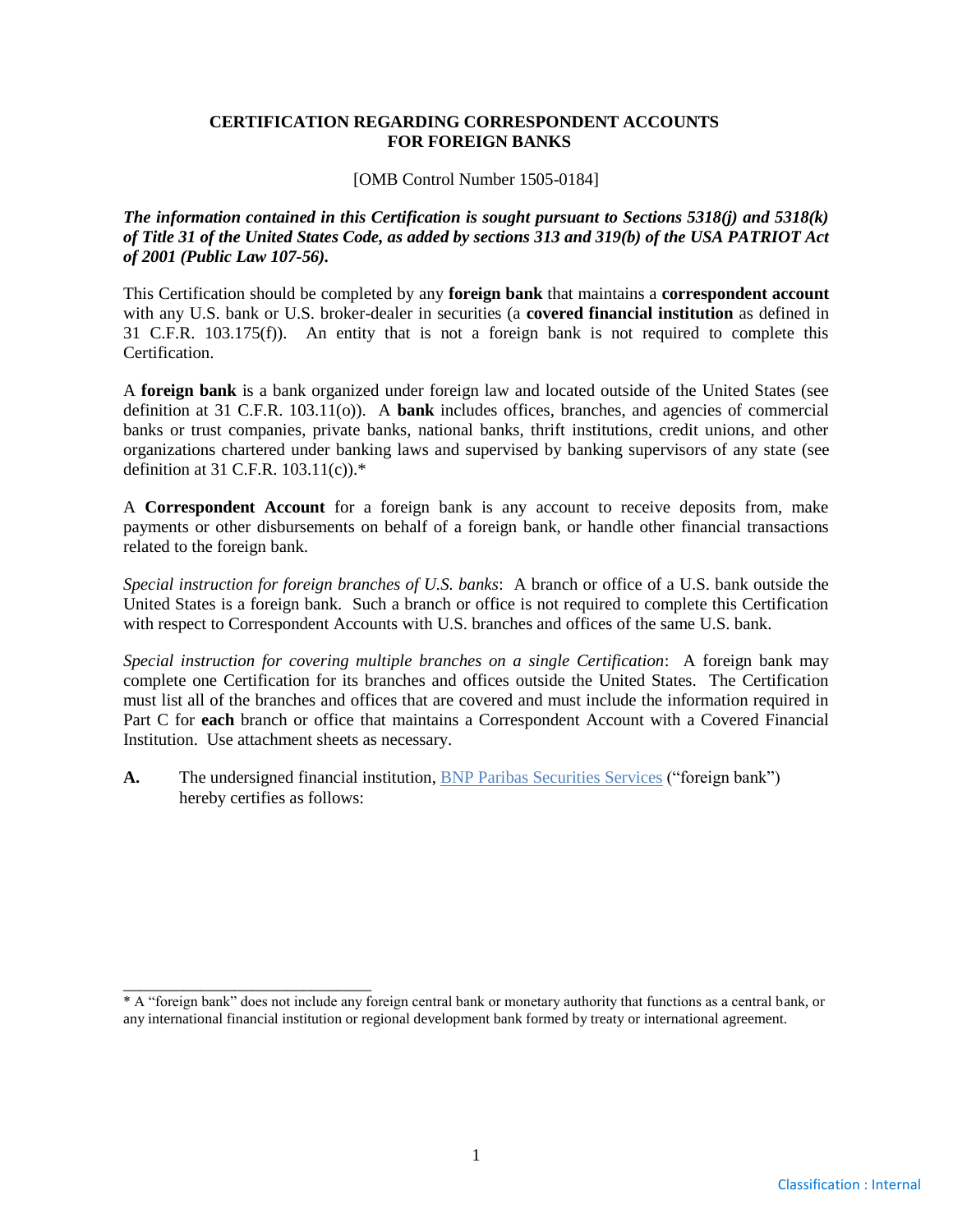## **B. Correspondent Accounts Covered by this Certification:** Check **one** box.

- $\boxtimes$ This Certification applies to **all** accounts established for Foreign Bank by Covered Financial Institutions.
- $\square$  This Certification applies to Correspondent Accounts established by

\_\_\_\_\_\_\_\_\_\_\_\_\_\_\_\_\_\_\_\_\_\_\_\_\_\_\_\_\_\_\_\_\_\_\_\_\_\_\_\_\_\_\_\_\_\_\_\_\_\_\_\_ (name of Covered

Financial Institution(s)) for Foreign Bank.

# **C. Physical Presence/Regulated Affiliate Status:** Check **one** box and complete the blanks.

- $\boxtimes$ Foreign Bank maintains a **physical presence** in any country. That means:
	- Foreign Bank has a place of business at the following street address: 9 rue du Débarcadère – 93500 PANTIN where Foreign Bank employs one or more individuals on a full-time basis and maintains operating records related to its banking activities.
	- The above address is in FRANCE, where Foreign Bank is authorized to conduct banking activities.
	- Foreign Bank is subject to inspection by ACPR (Autorité de Contrôle Prudentiel et de Résolution), the banking authority that licensed Foreign Bank to conduct banking activities.
- $\Box$  Foreign Bank does not have a physical presence in any country, but Foreign Bank is a **regulated affiliate**. That means:
	- Foreign Bank is an affiliate of a depository institution, credit union, or a foreign bank that maintains a physical presence at the following street address:

**\_\_\_\_\_\_\_\_\_\_\_\_\_\_\_\_\_\_\_\_\_\_\_\_\_\_\_\_\_\_\_\_\_\_**, where it employs one or more persons on a full-time basis and maintains operating records related to its banking activities.

- The above address is in \_\_\_\_\_\_\_\_\_\_\_\_\_\_\_\_\_\_\_\_\_\_\_\_\_\_\_\_\_\_ (insert country), where the depository institution, credit union, or foreign bank is authorized to conduct banking activities.
- Foreign Bank is subject to supervision by  $\blacksquare$ , (insert Banking Authority), the same banking authority that regulates the depository institution, credit union, or foreign bank.
- □ Foreign Bank does **not** have a physical presence in a country and is **not** <sup>a</sup> regulated affiliate.

## **D. Indirect Use of Correspondent Accounts:** Check box to certify.

 $\boxtimes$ No Correspondent Account maintained by a Covered Financial Institution may be used to indirectly provide banking services to certain foreign banks. Foreign Bank hereby certifies that it does **not** use any Correspondent Account with a Covered Financial Institution to indirectly provide banking services to any foreign bank that does not maintain a physical presence in any country and that is not a regulated affiliate.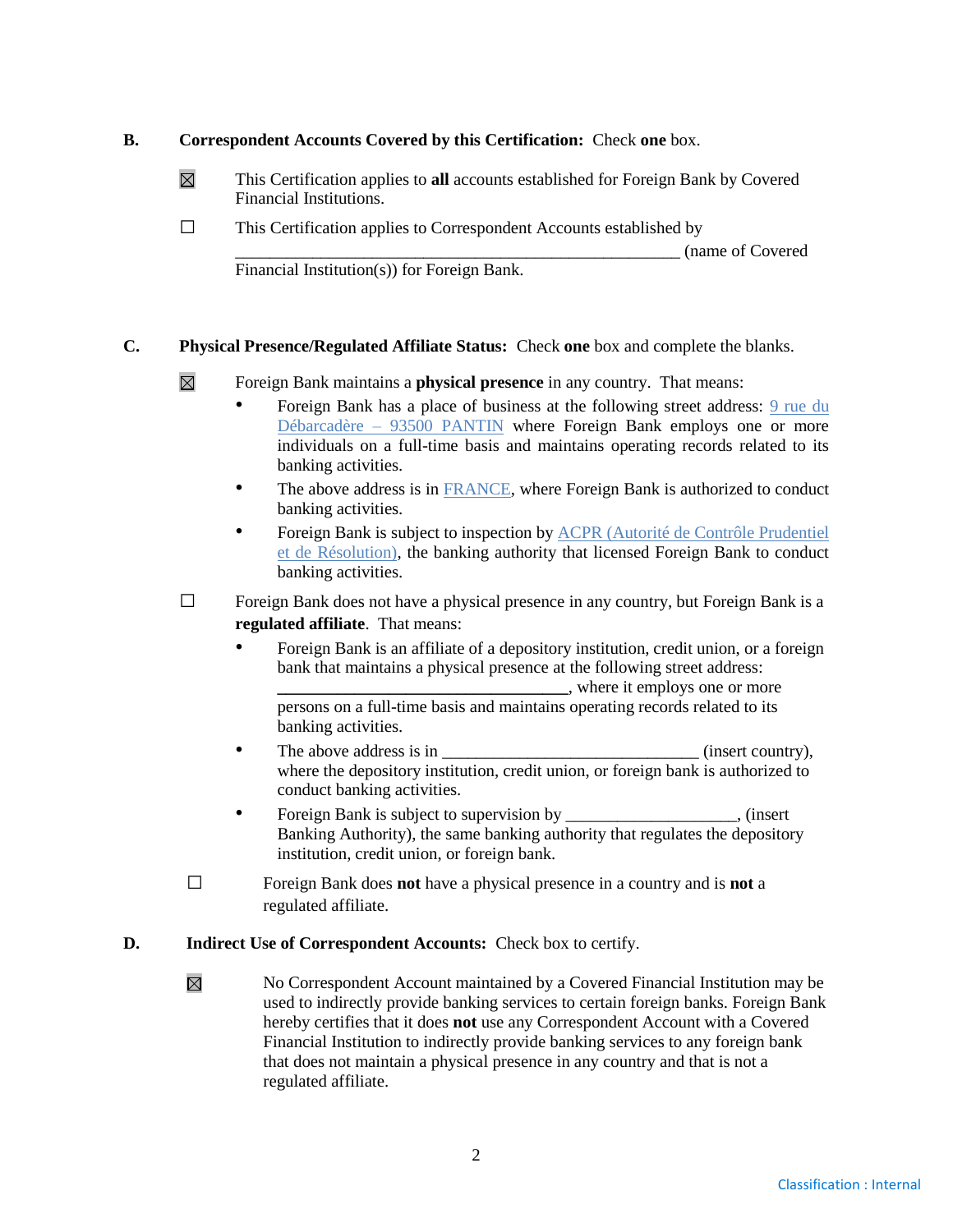#### **E. Ownership Information:** Check box 1 or 2 below, **if applicable.**

 $\boxtimes$ 

- □ 1. **Form FR Y-7 is on file.** Foreign Bank has filed with the Federal Reserve Board a current Form FR Y-7 and has disclosed its ownership information on Item 4 of Form FR Y-7.
- □ 2. **Foreign Bank's shares are publicly traded**. Publicly traded means that the shares are traded on an exchange or an organized over-the-counter market that is regulated by a foreign securities authority as defined in section  $3(a)(50)$  of the Securities Exchange Act of 1934 (15 U.S.C. 78c(a)(50)).

If **neither** box 1 or 2 of Part E is checked, complete item 3 below, **if applicable**.

<sup>3.</sup> Foreign Bank has no **owner(s)** except as set forth below. For purposes of this Certification, **owner** means any person who, directly or indirectly, (a) owns, controls, or has power to vote 25 percent or more of any class of voting securities or other voting interests of Foreign Bank; or (b) controls in any manner the election of a majority of the directors (or individuals exercising similar functions) of Foreign Bank. For purposes of this Certification, (i) **person** means any individual, bank, corporation, partnership, limited liability company or any other legal entity; (ii) **voting securities or other voting interests** means securities or other interests that entitle the holder to vote for or select directors (or individuals exercising similar functions); and (iii) members of the same family\* shall be considered one **person**.

| Name                         | <b>Address</b>                                      |
|------------------------------|-----------------------------------------------------|
| <b>BNP Paribas SA (100%)</b> | 16 Boulevard des Italiens - 75009 PARIS<br>(France) |
|                              |                                                     |
|                              |                                                     |
|                              |                                                     |

\_\_\_\_\_\_\_\_\_\_\_\_\_\_\_\_\_\_\_\_\_\_\_\_\_\_\_\_\_ \* The same family means parents, spouses, children, siblings, uncles, aunts, grandparents, grandchildren, first cousins, stepchildren, stepsiblings, parents-in-law and spouses of any of the foregoing. In determining the ownership interests of the same family, any voting interest of any family member shall be taken into account.